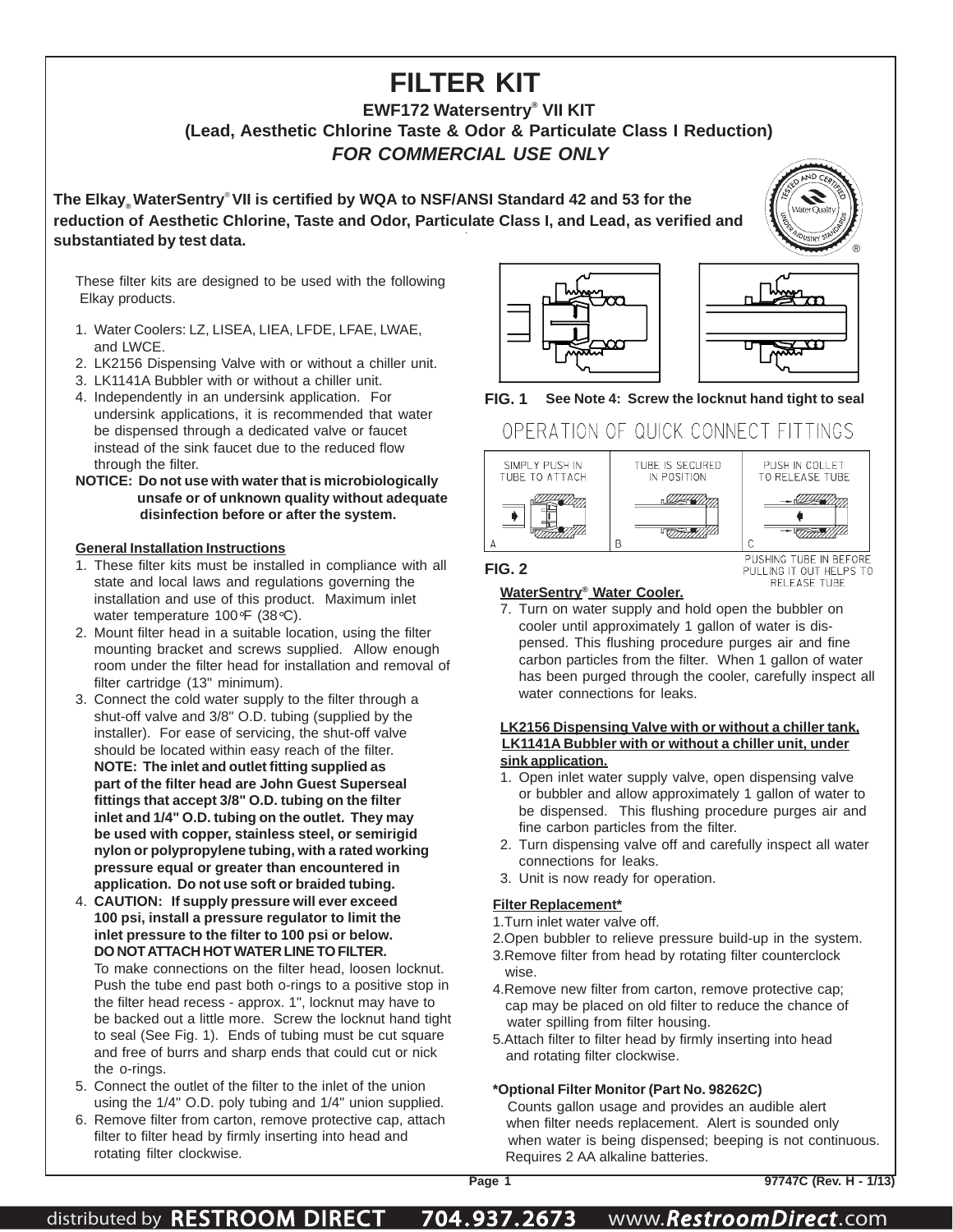**NOTE: The filter head contains an automatic shut-off valve that stops the flow of water, if the filter is removed inadvertently without shutting off the incoming water.**

| <b>RATED OPERATING CONDITIONS</b> |                                   |  |  |  |
|-----------------------------------|-----------------------------------|--|--|--|
| Pressure (Max.)                   | 105 PSI (7.4 Kg/cm <sup>2</sup> ) |  |  |  |
| Pressure (Min.)                   | 20 PSI (1.4 Kg/cm <sup>2</sup> )  |  |  |  |
| <b>Flow Rate</b>                  | <b>1.5 GPM</b>                    |  |  |  |
| <b>Temperature (Max.)</b>         | 120° F (50° C)                    |  |  |  |
| <b>Temperature (Min.)</b>         | 40°F(5°C)                         |  |  |  |

**NOTE: Performance will vary depending on local water conditions.**

**NOTE: This system and installation shall comply with applicable state and local regulations.**

| <b>REPLACEMENT FILTER</b>     |                                |                     |  |  |  |
|-------------------------------|--------------------------------|---------------------|--|--|--|
| <b>Filter</b>                 | Part No.<br><b>Description</b> |                     |  |  |  |
| <b>ELKAY WaterSentry® VII</b> | 51299C                         | Lead, C.T.O. Filter |  |  |  |

NOTE: If the flow exceeds the rated flow rate, install a flow restrictor, Elkay Part No. 50967C, to limit the flow to .5 gpm.

| <b>ITEMIZED PARTS LIST</b>                        |                                                                                                         |                                                                                                                                                                                                                                                                                                                                              |                                                                                        |
|---------------------------------------------------|---------------------------------------------------------------------------------------------------------|----------------------------------------------------------------------------------------------------------------------------------------------------------------------------------------------------------------------------------------------------------------------------------------------------------------------------------------------|----------------------------------------------------------------------------------------|
| Item No.                                          | Part No.                                                                                                | <b>Description</b>                                                                                                                                                                                                                                                                                                                           |                                                                                        |
| $*1$<br>2<br>$**3$<br>4<br>5<br>6<br>8<br>9<br>10 | 22490C<br>38417002<br>51469C<br>70792C<br>56092C<br>70823C<br>70822C<br>See Table A<br>70683C<br>70818C | <b>Bracket - Filter Mounting</b><br>Screw #8-18 x .50 (13mm) LG. HHSM<br><b>Filter Head &amp; Bracket Assembly</b><br>Screw #8-18 x .75 (19mm) LG. PH<br><b>Poly Tubing(Cut to Length)</b><br>Fitting - Superseal 3/8" (10mm)<br>Fitting - Superseal 1/4" (6mm)<br><b>Filter Assembly</b><br>Union - 1/4" (6mm)<br>Elbow Adapter 3/8" x 3/8" | $\circ$<br>10<br><b>WHEN</b><br>$H$   $H$ + $H$<br><b>REQUIRED</b><br>5<br>6<br>g<br>8 |

 **\*Note: Bracket can be turned over to provide better fit in some models. \*\*Item No(s). 1, 4, 6, and 7 included with item No. 3.**





**97747C (Rev. H - 1/13) Page 2**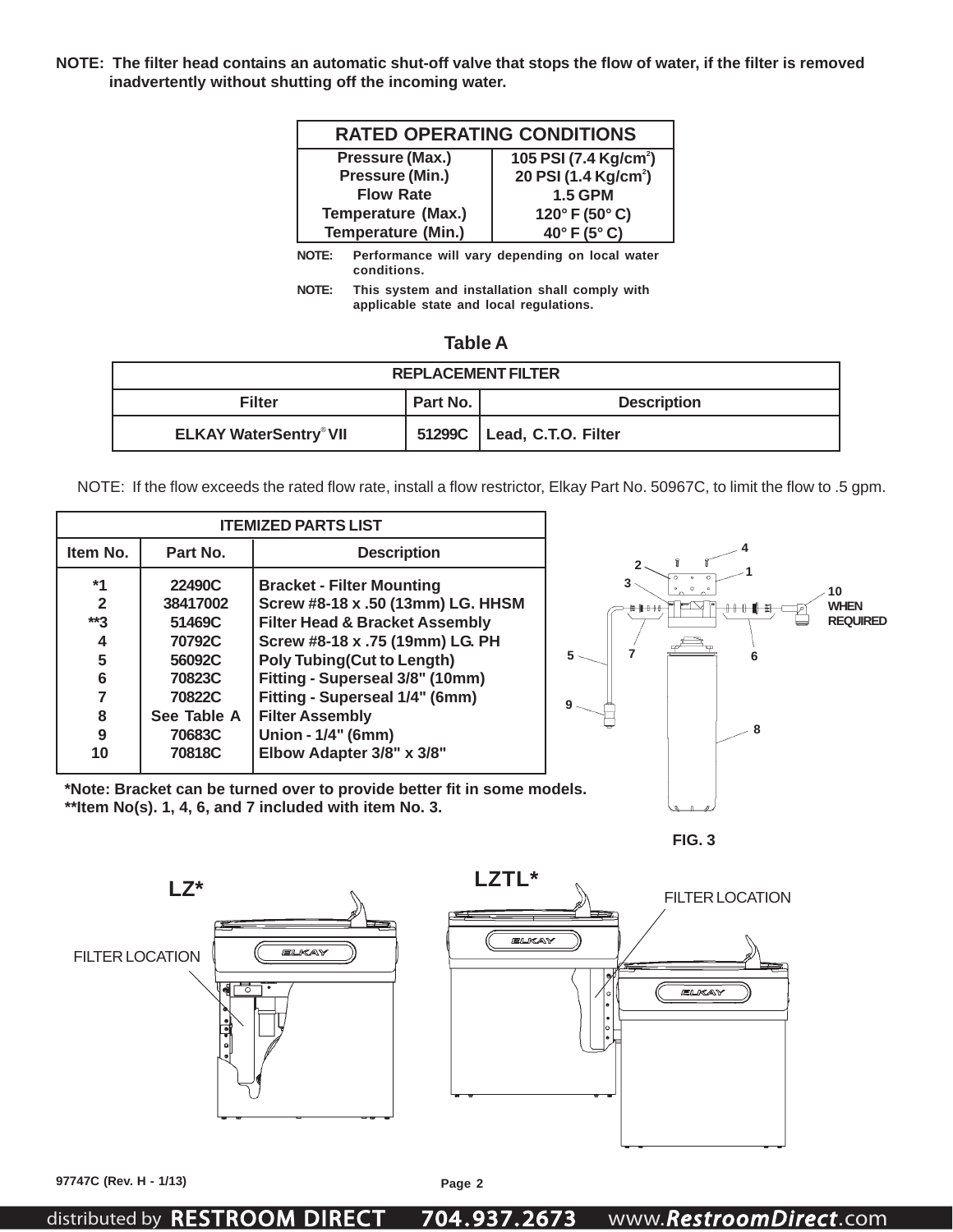

**Page 3 97747C (Rev. H - 1/13)**

distributed by RESTROOM DIRECT 704 . 937. 2673 www.*RestroomDirect*.com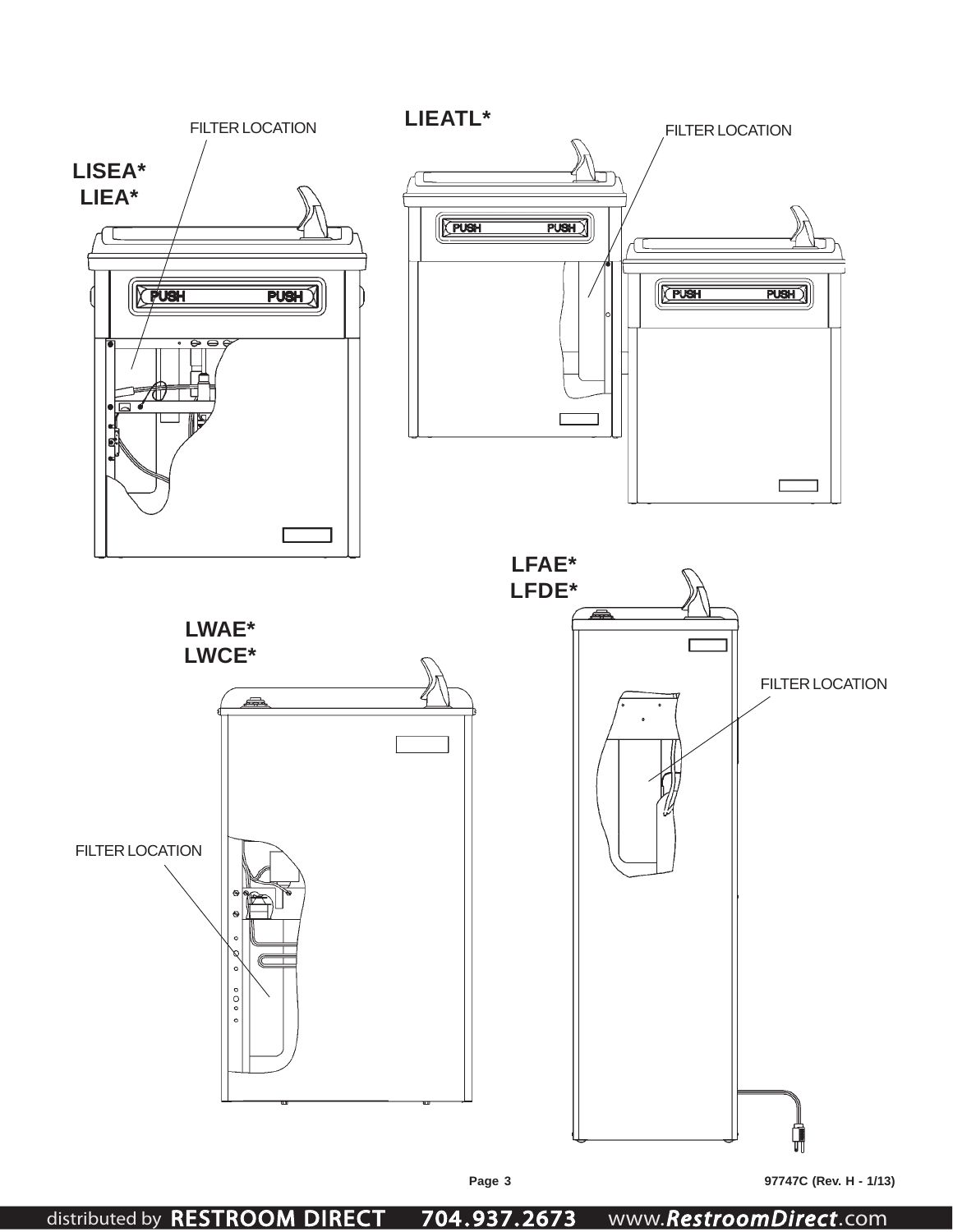

**See page 5 for replacement information.**

distributed by RESTROOM DIRECT 704 . 937. 2673 www.*RestroomDirect*.com